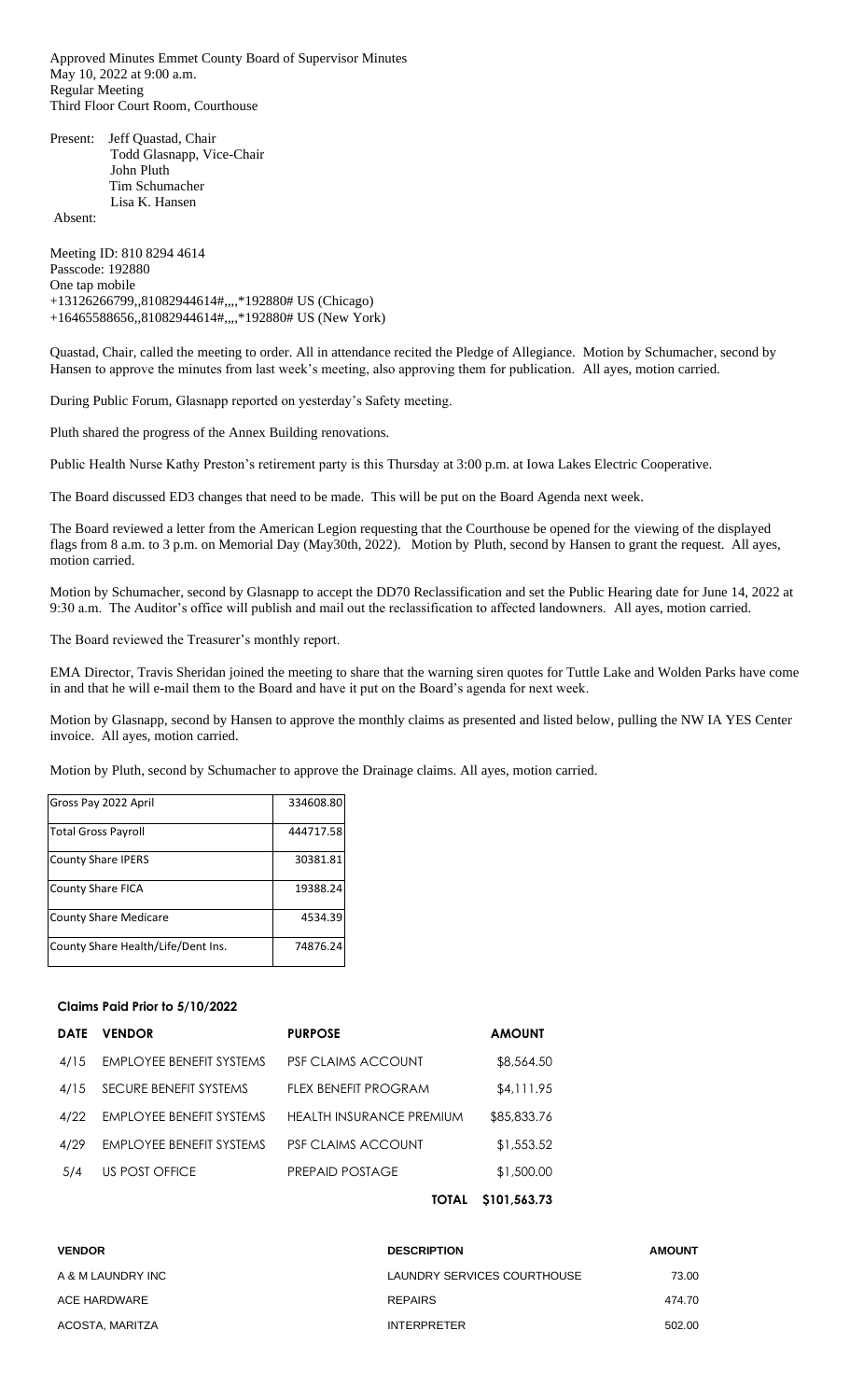| ADAMS, LOREN "TEX"                                  | MILEAGE                                      | 219.31    |
|-----------------------------------------------------|----------------------------------------------|-----------|
| AED MARKET                                          | AED REPLACEMENT BATTERIES AND PADS           | 440.00    |
| <b>ALLIANT ENERGY</b>                               | ARMSTRONG REPEATER                           | 850.01    |
| AMERICAN MUSCLE                                     | <b>REPAIRS</b>                               | 58.85     |
| ARMSTRONG AMBULANCE                                 | MONTHLY PAYMENT                              | 388.33    |
| ARMSTRONG HISTORICAL SOCIETY, %CHARLOTTE<br>THIESSE | <b>MONTHLY PAYMENT</b>                       | 125.00    |
| ARMSTRONG JOURNAL                                   | <b>LEGAL PUBLICATION</b>                     | 1,045.36  |
| ARMSTRONG SENIOR CITIZENS                           | <b>MONTHLY PAYMENT</b>                       | 150.00    |
| AT & T                                              | E911 ACCESS                                  | 44.91     |
| AVERA HOLY FAMILY                                   | <b>TESTING</b>                               | 712.25    |
| AVERA MED GROUP ESTHERVILLE                         | PRISONER MEDICAL CARE                        | 1,093.00  |
| <b>BARTHELD ASSOCIATES LP</b>                       | ED 3 BR 61 TILE TEMP ROW                     | 216.26    |
| BATMAN, KARI                                        | MILEAGE                                      | 84.00     |
| <b>BCN TELECOM</b>                                  | <b>BCN LONG DISTANCE</b>                     | 54.06     |
| <b>BLACK HILLS ENERGY</b>                           | UTILITIES                                    | 4,159.09  |
| BOHM, BARBARA                                       | Mileage - ICUBE Meeting                      | 150.00    |
| <b>BOMGAARS SUPPLY</b>                              | <b>PARKS</b>                                 | 885.33    |
| <b>BUDACH, PAUL</b>                                 | SAFETY BOOTS EXPENSE<br><b>REIMBURSEMENT</b> | 203.25    |
| <b>BUDACH, ROXANNE</b>                              | <b>CELL PHONE REIMBURSEMENT</b>              | 181.09    |
| <b>BUSINESS FORMS &amp; SYSTEMS</b>                 | <b>TAX ENVELOPES</b>                         | 138.94    |
| CAASA                                               | <b>MONTHLY PAYMENT</b>                       | 291.67    |
| CDWG INC                                            | 2-14' CAR ADAPTERS AND 1 USB CABLE           | 59.89     |
| CENTRAL IA DISTRIBUTING INC                         | <b>CUSTODIAL SUPPLIES</b>                    | 2,605.50  |
| <b>CENTURYLINK</b>                                  | <b>PHONE</b>                                 | 607.17    |
| <b>CENTURYLINK</b>                                  | <b>PHONE</b>                                 | 31.03     |
| <b>CITY OF ARMSTRONG</b>                            | <b>UTILITIES</b>                             | 101.75    |
| <b>CITY OF ESTHERVILLE</b>                          | <b>GA UTILITIES</b>                          | 15,389.08 |
| CITY OF ESTHERVILLE-AMBULANCE                       | <b>MONTHLY PAYMENT</b>                       | 2,416.67  |
| <b>CITY OF RINGSTED</b>                             | <b>UTILITIES</b>                             | 39.50     |
| <b>CITY OF WALLINGFORD</b>                          | <b>UTILITIES</b>                             | 68.73     |
| CLARKEN, EDITH                                      | BOR - Law & Ethics Training                  | 10.00     |
| <b>CMBA ARCHITECTS</b>                              | ARPA CH RENOVATION                           | 11,987.96 |
| <b>COUNSEL</b>                                      | <b>COPIER</b>                                | 74.42     |
| CREECH MD, JAMES                                    | <b>MEDICAL EXAMINER FEES</b>                 | 200.00    |
| CRYSTEEL TRUCK EQUIPMENT INC                        | <b>PARTS</b>                                 | 380.00    |
| DAN'S REPAIR                                        | OIL CHANGE                                   | 42.50     |
| DETTMANN, PAMELA                                    | <b>CELL PHONE REIMBURSEMENT</b>              | 20.00     |
| DIETRICH, LEA                                       | MILEAGE                                      | 10.00     |
| DON JOSE RESTAURANT                                 | <b>PRISONER MEALS</b>                        | 1,813.00  |
| DON'S TRUCK SALES INC                               | <b>PARTS</b>                                 | 77.39     |
| <b>ECCOG</b>                                        | OFFICE SUPPLIES/ANNEX EXPENSES               | 307.50    |
| EGELAND, THOMAS                                     | <b>CELL PHONE REIMBURSEMENT</b>              | 20.00     |
| <b>EMMET CO ENGINEER</b>                            | Fuel - March                                 | 5,672.21  |
| EMMET CO FAIRGROUNDS, CAMI PAULSON                  | <b>MONTHLY PAYMENT</b>                       | 4,166.67  |
| <b>EMMET CO HISTORICAL SOCIETY</b>                  | <b>MONTHLY PAYMENT</b>                       | 500.00    |
| <b>EMMET CO SHERIFF</b>                             | <b>TRANSPORT FEES</b>                        | 1,390.83  |
| <b>EMMET CO TREASURER</b>                           | TAX SALE DEEDS LEININGER/BUCHMEIER           | 828.89    |
| <b>ENDERSON, JEFFREY</b>                            | <b>CELL PHONE REIMBURSEMENT</b>              | 20.00     |
| ESTHERVILLE COMMUNICATIONS                          | <b>INTERNET FEES</b>                         | 113.11    |
| ESTHERVILLE DINNER DATE                             | MONTHLY PAYMENT                              | 300.00    |
| ESTHERVILLE LIBRARY                                 | MONTHLY PAYMENT                              | 1,271.67  |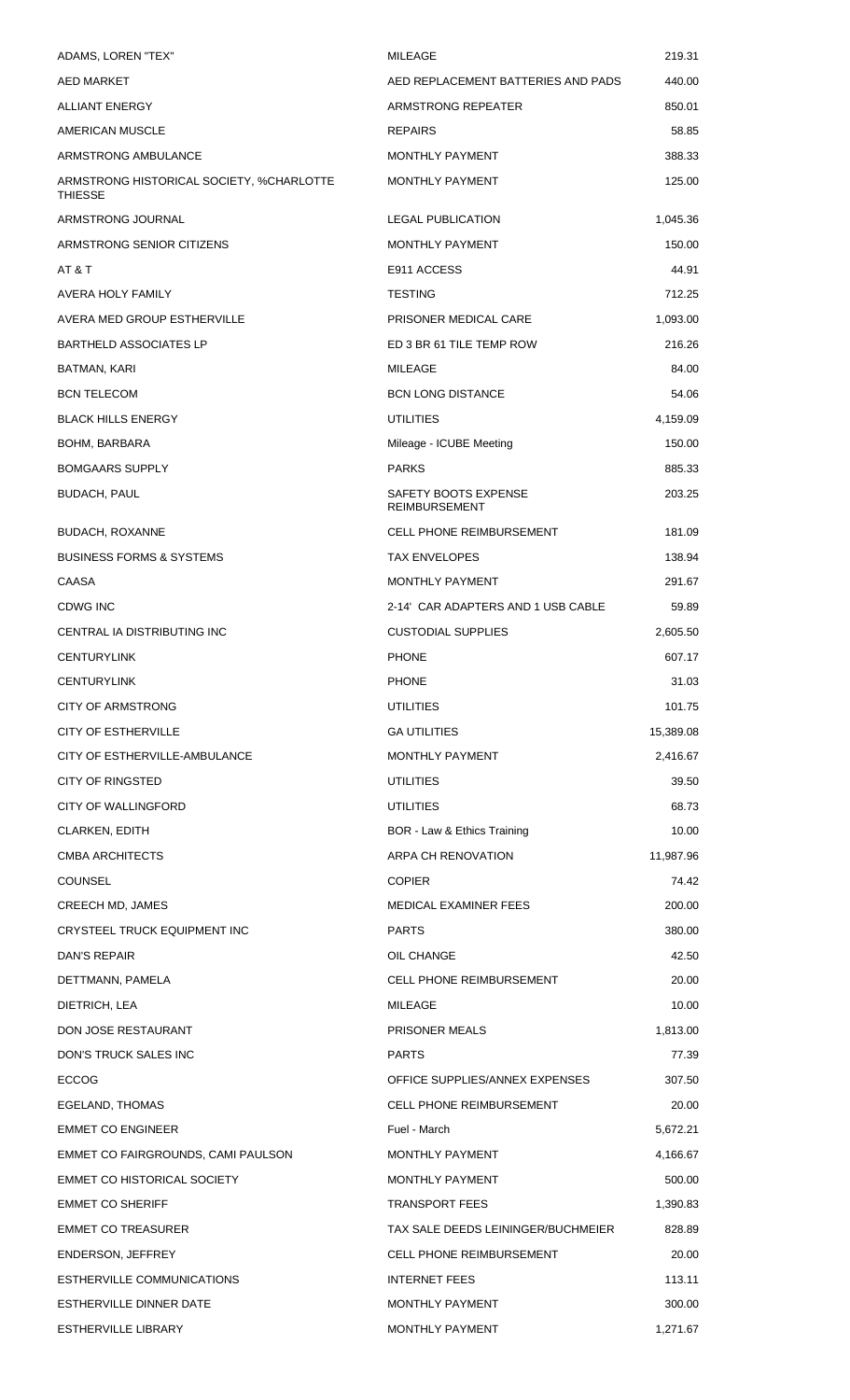| ESTHERVILLE NEWS AND SPIRIT             | NEWSPAPER PROMOTIONAL AD                        | 535.40     |
|-----------------------------------------|-------------------------------------------------|------------|
| <b>ESTHERVILLE PAINT &amp; GLASS</b>    | <b>MIRROR</b>                                   | 24.50      |
| ESTHERVILLE PHARMACY                    | PRISONER MEDS                                   | 196.01     |
| ESTHERVILLE POLICE DEPARTMENT           | POLICE FIRING RANGE USAGE FEE                   | 100.00     |
| ESTHERVILLE PRINTING CO                 | <b>BOR Supplies</b>                             | 34.50      |
| EWEN, ALEX                              | <b>CELL PHONE REIMBURSEMENT</b>                 | 20.00      |
| <b>FAREWAY STORES</b>                   | <b>JAIL FOOD</b>                                | 1,612.26   |
| <b>FARM &amp; HOME PUBLISHERS</b>       | <b>CITY DIRECTORY</b>                           | 183.25     |
| FIRSTNET AT&T MOBILITY                  | <b>EMA INTERNET HOTSPOT</b>                     | 668.30     |
| FISHER, ALLISON                         | 50 "NO SPRAY" SIGN PURCHASE                     | 140.11     |
| FITZGERALD, JANE M                      | <b>DEPOSITION TRANSCRIPTS</b>                   | 107.50     |
| FORCE AMERICA DISTRIBUTING LLC          | <b>PARTS</b>                                    | 70.56      |
| <b>FRANZEN NELSON, STEPHANIE</b>        | <b>MATRON FEES</b>                              | 180.00     |
| FREDERICKSEN, TRAVIS                    | <b>CELL PHONE REIMBURSEMENT</b>                 | 20.00      |
| GLASNAPP, TODD                          | MILEAGE                                         | 45.00      |
| <b>GLAXOSMITHKLINE</b>                  | <b>VACCINES</b>                                 | 3,563.44   |
| GOEBEL, HEIDI                           | <b>CELL PHONE REIMBURSEMENT</b>                 | 49.75      |
| GOEBEL, ROB                             | <b>MONTHLY PAYMENT</b>                          | 1,992.00   |
| <b>GORDON FLESCH TX</b>                 | <b>COPER</b>                                    | 207.04     |
| <b>GORDON FLESCH WI</b>                 | <b>OFFICE SUPPLIES</b>                          | 611.01     |
| <b>GREAT AMERICA FINANCIAL SVCS</b>     | <b>COPIER</b>                                   | 96.17      |
| GREIG, JAN                              | 06/07/2022                                      | 60.75      |
| HALL, KYLEE                             | <b>TRANSCRIPTS</b>                              | 450.00     |
| HANSEN, LISA                            | <b>MILEAGE</b>                                  | 43.00      |
| <b>HARRIS SANITATION &amp; SONS INC</b> | <b>SANITATION</b>                               | 279.00     |
| HENRY M ADKINS & SONS INC               | ELECTION MACHINE THERMAL PAPER                  | 109,821.16 |
| <b>HOOGE, SHARON</b>                    | <b>CELL PHONE REIMBURSEMENT</b>                 | 190.50     |
| <b>HOWING, MICHELLE</b>                 | CELL PHONE REIMBURSEMENT                        | 20.00      |
| HUNTLEY, BEN                            | MILEAGE AND EXPENSES                            | 335.50     |
| <b>HY-VEE ACCOUNTS RECEIVABLE</b>       | JAIL FOOD                                       | 1,635.36   |
| IA DNR WATER SUPPLY OPERATIONS          | WATER WELL PERMITS                              | 50.00      |
| INGVALL, JAY                            | MILEAGE AND REPAIR PART<br><b>REIMBURSEMENT</b> | 130.26     |
| <b>INLAND TRUCK PARTS &amp; SERVICE</b> | <b>VINYL NUMBERS</b>                            | 37.71      |
| <b>INMAN ELECTRIC</b>                   | <b>WATER SAMPLE POSTAGE</b>                     | 78.21      |
| IOWA COUNTY RECORDERS ASSOC             | <b>DUES</b>                                     | 200.00     |
| IOWA LAKE SALES & SERVICE               | REPAIRS AND PARTS                               | 740.73     |
| IOWA LAKES CORRIDOR DEVELOPMEN          | <b>MONTHLY PAYMENT</b>                          | 2,500.00   |
| IOWA LAKES ELECTRIC COOP                | UTILITIES                                       | 419.35     |
| IOWA LAKES REGIONAL WATER               | UTILITIES                                       | 79.00      |
| IOWA LAW ENFORCEMENT ACADEMY            | JAIL RECERTIFICATION TUITION                    | 125.00     |
| <b>IOWA SECRETARY OF STATE</b>          | NOTARY RENEWAL                                  | 30.00      |
| ISAC EDUCATION & SEAT TRAINING          | <b>MEETING REGISTRATION</b>                     | 210.00     |
| J & J AG SOLUTIONS-J & J LAND           | <b>WELDING SUPPLIES</b>                         | 99.00      |
| JCL SOLUTIONS - JANITORS CLOSE          | <b>CUSTODIAL SUPPLIES</b>                       | 1,011.48   |
| <b>JO ANN SHONKWILER</b>                | 06/07/2022                                      | 42.75      |
| JOHNSTON AUTO STORES                    | CV AXEL ASSEMBLY FOR 2015 DODGE RAM             | 545.79     |
| K & S MALECHA INVESTMENTS               | ED 3 BR 61 TILE TEMP ROW                        | 2,596.10   |
| KIRCHNER, LARRY                         | <b>CELL PHONE REIMBURSEMENT</b>                 | 20.00      |
| <b>KWIK TRIP</b>                        | <b>JAIL FOOD</b>                                | 136.28     |
| LAUCK, JAMIE                            | <b>MATRON FEES</b>                              | 440.00     |
| <b>LAWSON PRODUCTS INC</b>              | <b>PARTS</b>                                    | 900.04     |
|                                         |                                                 |            |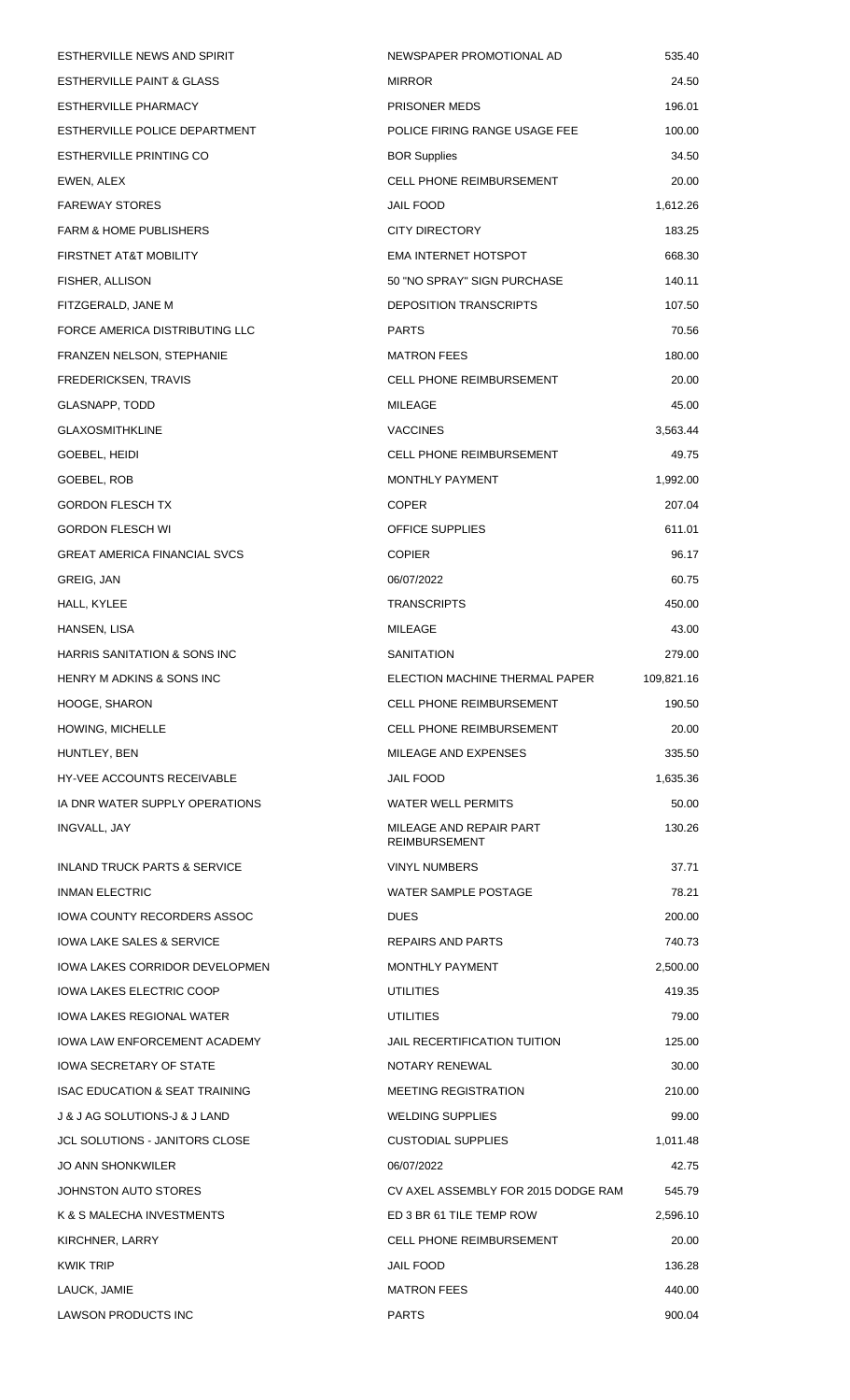| LB ELECTRIC, LOREN BATES               | FAN AND OUTLET INSTALLATION             | 830.10    |
|----------------------------------------|-----------------------------------------|-----------|
| <b>MAIL SERVICES</b>                   | APRIL AUTO RENEWAL NOTICES              | 371.93    |
| MARCO (DALLAS)                         | <b>COPIER</b>                           | 132.68    |
| MARCO (MPLS)                           | <b>COPIER</b>                           | 365.64    |
| <b>MARTIN MARIETTA</b>                 | 368.85 TONS OF 1" RED ROCK @\$8 PER TON | 2,150.80  |
| <b>MATHESON TRI-GAS INC</b>            | WELDING SUPPLIES                        | 67.75     |
| <b>MEDIACOM</b>                        | PHONE/INTERNET                          | 1,714.39  |
| ME'S BODY SHOP                         | SQUAD SPOTLIGHT INSTALLATION            | 499.48    |
| <b>MIDAMERICAN ENERGY CO</b>           | <b>UTILITIES</b>                        | 192.41    |
| MILLER, KENIN                          | ED 3 MAIN TILE EXTENSION TEMP ROW       | 7,879.84  |
| MILLER, MATTHEW                        | ED 3 BR 61-24 CROP DAMAGE               | 11,156.08 |
| MINION, DIANN                          | <b>MEETING MILEAGE</b>                  | 342.74    |
| MOORE, DAN                             | REPAIR OF 870 REMINGTON SHOTGUN         | 66.00     |
| MOORMAN, MARY                          | <b>MILEAGE</b>                          | 32.00     |
| <b>MOTOR INN OF SPIRIT LAKE</b>        | DODGE RAM POWER STEERING FUSE           | 24.47     |
| MYHRE, PAULA                           | MILEAGE                                 | 208.50    |
| <b>NACCHO</b>                          | <b>DUES</b>                             | 250.00    |
| NAPA - ESTHERVILLE                     | PARTS AND FILTERS                       | 44.63     |
| NW IOWA REGIONAL HOUSING TRUST         | <b>FY22 LOCAL MATCH</b>                 | 3,467.00  |
| <b>OFFICE ELEMENTS</b>                 | <b>Office Supplies</b>                  | 203.65    |
| OLESON, LUCAS                          | <b>CELL PHONE REIMBURSEMENT</b>         | 20.00     |
| ONE OFFICE SOLUTION                    | LEGAL PAPER                             | 141.86    |
| <b>PAKOR INC</b>                       | SHIPPING COST                           | 21.12     |
| PITNEY BOWES INC                       | POSTAGE METER                           | 502.14    |
| POMP'S TIRE SERVICE INC                | <b>TIRES</b>                            | 3,510.22  |
| PRESTON, CORRIN                        | CELL PHONE REIMBURSEMENT                | 219.00    |
| PRESTON, KATHLEEN                      | <b>CELL PHONE REIMBURSEMENT</b>         | 48.50     |
| PRO COOP POCAHONTAS                    | BARREL OF MOTOR OIL                     | 52,041.86 |
| RDI                                    | <b>COMPUTERS AND SUPPORT</b>            | 8,604.90  |
| <b>RICK'S PEST CONTROL</b>             | <b>JAIL PEST CONTROL</b>                | 40.00     |
| RINGSTED AMBULANCE                     | MONTHLY PAYMENT                         | 330.42    |
| RINGSTED DISPATCH                      | PUBLIC HEARING PUBLICATION              | 348.69    |
| RINGSTED LIBRARY                       | MONTHLY PAYMENT                         | 423.83    |
| RINGSTED SENIOR CITIZENS, %RON WILSON  | MONTHLY PAYMENT                         | 150.00    |
| RINGTEL COMMUNICATIONS                 | <b>PHONE</b>                            | 132.15    |
| RIVER VALLEY TELECOMMUNICATION         | <b>PHONE</b>                            | 412.52    |
| RODRIGUEZ, ROSALIA                     | <b>MATRON FEES</b>                      | 755.00    |
| ROSBURG, LISA                          | <b>CELL PHONE REIMBURSEMENT</b>         | 61.14     |
| ROSS, CASEE                            | MILEAGE                                 | 269.90    |
| RUSSELL, RHONDA                        | MILEAGE                                 | 217.00    |
| SAFELITE FULFILLMENT INC               | WINDSHIELD REPLACEMENT                  | 461.98    |
| SANOFI PASTEUR INC                     | <b>VACCINES</b>                         | 2,745.46  |
| SATHOFF, AMY                           | <b>CELL PHONE REIMBURSEMENT</b>         | 20.00     |
| SCHUMACHER, TIMOTHY                    | MILEAGE                                 | 36.00     |
| SHERIDAN, TRAVIS                       | <b>CELL PHONE REIMBURSEMENT</b>         | 507.00    |
| SIOUX FALLS CRANE & HOIST INC          | <b>PARTS</b>                            | 114.43    |
| SMART TECHNOLOGY TEAM SOLUTION         | MONITOR AND COMPUTER                    | 1,473.98  |
| SPENCER OFFICE SUPPLIES                | <b>SUPPLIES</b>                         | 73.21     |
| STALLS FARM & HOME                     | <b>SUPPLIES</b>                         | 649.17    |
| STATE HYGIENIC LAB, UNIVERSITY OF IOWA | <b>WATER TESTING</b>                    | 145.00    |
| STOREY KENWORTHY/MATT PARROTT          | <b>ELECTION SUPPLIES</b>                | 410.77    |
| SUMMERS BAULER, MELANIE                | CELL PHONE REIMBURSEMENT                | 20.00     |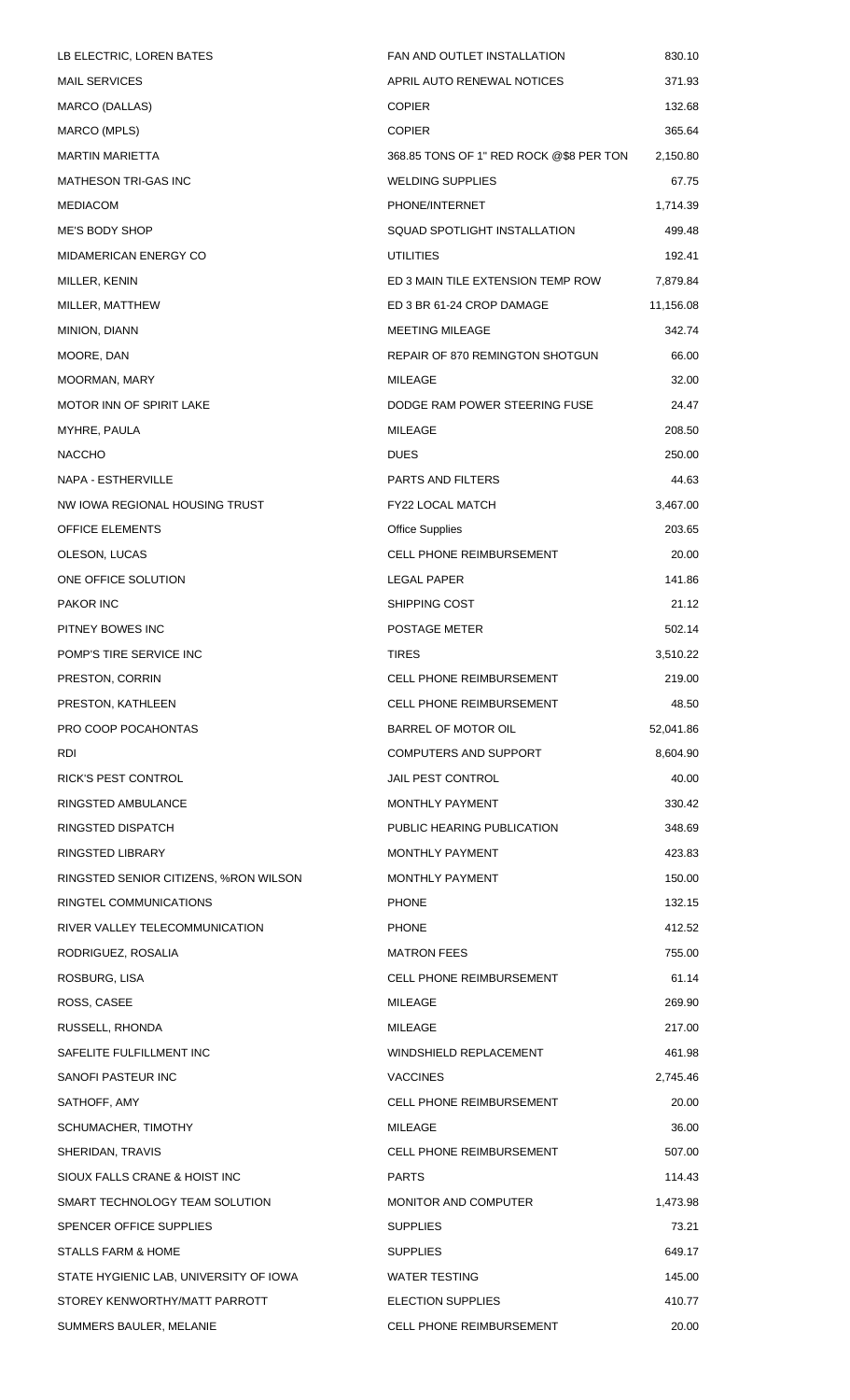| TATMAN, ANTHONY                      | <b>CRITICAL HIRE SCREENING</b>                  | 20.00      |
|--------------------------------------|-------------------------------------------------|------------|
| THAEMLITZ, FRED                      | <b>TOOLS</b>                                    | 74.46      |
| <b>TRUCK CENTER COMPANIES</b>        | <b>PARTS</b>                                    | 631.53     |
| <b>TYLER TECHNOLOGIES</b>            | <b>VETROSPECT SOFTWARE ACCESS</b>               | 26,219.31  |
| <b>UKASICK, DAWN</b>                 | <b>MILEAGE</b>                                  | 9.00       |
| UPPER DES MOINES OPPORTUNITY         | FY22 ALLOCATION                                 | 4,194.00   |
| VANGUARD APPRAISALS INC              | Special Appraisal for PAAB-Stateline            | 871.25     |
| <b>VERIZON WIRELESS</b>              | PHONE AND INTERNET HOTSPOT                      | 646.09     |
| VFW POST 3388                        | <b>JAIL MEALS</b>                               | 322.00     |
| <b>VISA</b>                          | <b>FUEL</b>                                     | 7,774.86   |
| <b>WATSON &amp; RYAN</b>             | <b>Attorney Fees</b>                            | 1,630.00   |
| <b>WELLS FARGO - ELITE CARD</b>      | <b>TRANSPORT FUEL</b>                           | 1,014.85   |
| <b>WELLS FARGO FINANCIAL LEASING</b> | Copier Lease - Ricoh IM C2500                   | 68.00      |
| <b>WEST PAYMENT CENTER</b>           | WESTLAW                                         | 716.63     |
| <b>WILSON, TRAVIS</b>                | <b>CELL PHONE REIMBURSEMENT</b>                 | 20.00      |
| <b>WINDSTREAM</b>                    | <b>PHONE</b>                                    | 25.77      |
| <b>WINDSTREAM</b>                    | <b>PHONE</b>                                    | 231.02     |
| <b>ZIEGLER</b>                       | PARTS, OUTSIDE SERVICES, TRACK<br><b>LOADER</b> | 85,298.05  |
|                                      | <b>GRAND TOTAL</b>                              | 431,423.81 |
|                                      |                                                 |            |

There will be no Board meeting on June 7, 2022 due the Primary Election.

Emmet County Assessor, Barb Bohm joined the meeting and the Board discussed inviting the Stateline Coop Board of Directors to a Board of Supervisors meeting. Motion by Glasnapp, second by Hansen to invite the Stateline Coop Board of Directors to the June 14, 2022 meeting at 10:15 a.m. Assessor Bohm will send a letter inviting the Stateline Board. All ayes, motion carried.

At 10:00 a.m. the Chairman called the Public Hearing to order and opened the bids on two county owned properties in Dolliver, IA. No written comments were received by the Auditor's office. Mike Tideman and Ed Funston from the media were present along with Emmet County Treasurer, Brenda Moore and several members of the public.

Parcel #1 bids were as follows:

Thomas & Loretta Strong \$2,100 Bruse Guse \$410

Motion by Pluth, second by Glasnapp to accept the high bid of \$2,100. All ayes, motion carried.

Parcel #2 bid was for \$255 from Mike Gage. Motion by Schumacher, second by Hansen to accept the bid. All ayes, motion carried.

Emmet County Attorney, Melanie Summers Bauler joined the meeting along with Emmet County Conservation and several members of the public.

The Board of Supervisors opened the public meeting on the sale of Peterson point. Discussion was held regarding the potential uses of the property and history of the property.

Motion by Pluth, second by Schumacher to adopt Resolution 22-12 as listed below:

### **RESOLUTION #22-12:**

### FINAL RESOLUTION TO SELL PARCEL #1

WHEREAS, on April 19, 2022, the Emmet County Board of Supervisors proposed by Resolution #22-10 to sell through the sealed bidding process Parcel #1 described as:

A tract of Land 155 feet North of the Center line of Shafter Street extended West and 155 feet West of the East line of School Street extended North, located in the Northwest Quarter Southwest Quarter of Section 22, Township 100 North, Range 32 West of the 5<sup>th</sup> P.M., Emmet County, Iowa.

WHEREAS, a hearing on the Resolution was held on May  $10<sup>th</sup> 2022$  at 10:00 a.m. which was the time set for the hearing in the Public Notice, and the Board of Supervisors considered the statements made at the hearing for the sale of the property.

IT IS THEREFORE FINALLY RESOLVED that Emmet County; Iowa sell to **Thomas L. and Loretta K. Strong** for the amount of **\$2,100.00** on the above-described property by Quit Claim deed which will be filed with the Emmet County Recorder.

| Dated this May 10, 2022. | Jeff Quastad, Chairman                   | ATTEST: | Amy Sathoff |
|--------------------------|------------------------------------------|---------|-------------|
|                          | <b>Emmet County Board of Supervisors</b> |         | Auditor     |

ROLL CALL VOTE: Ayes: Schumacher, Hansen, Glasnapp, Pluth, and Quastad. Nays: None.

Motion by Hansen, second by Pluth to adopt Resolution 22-13 as listed below: